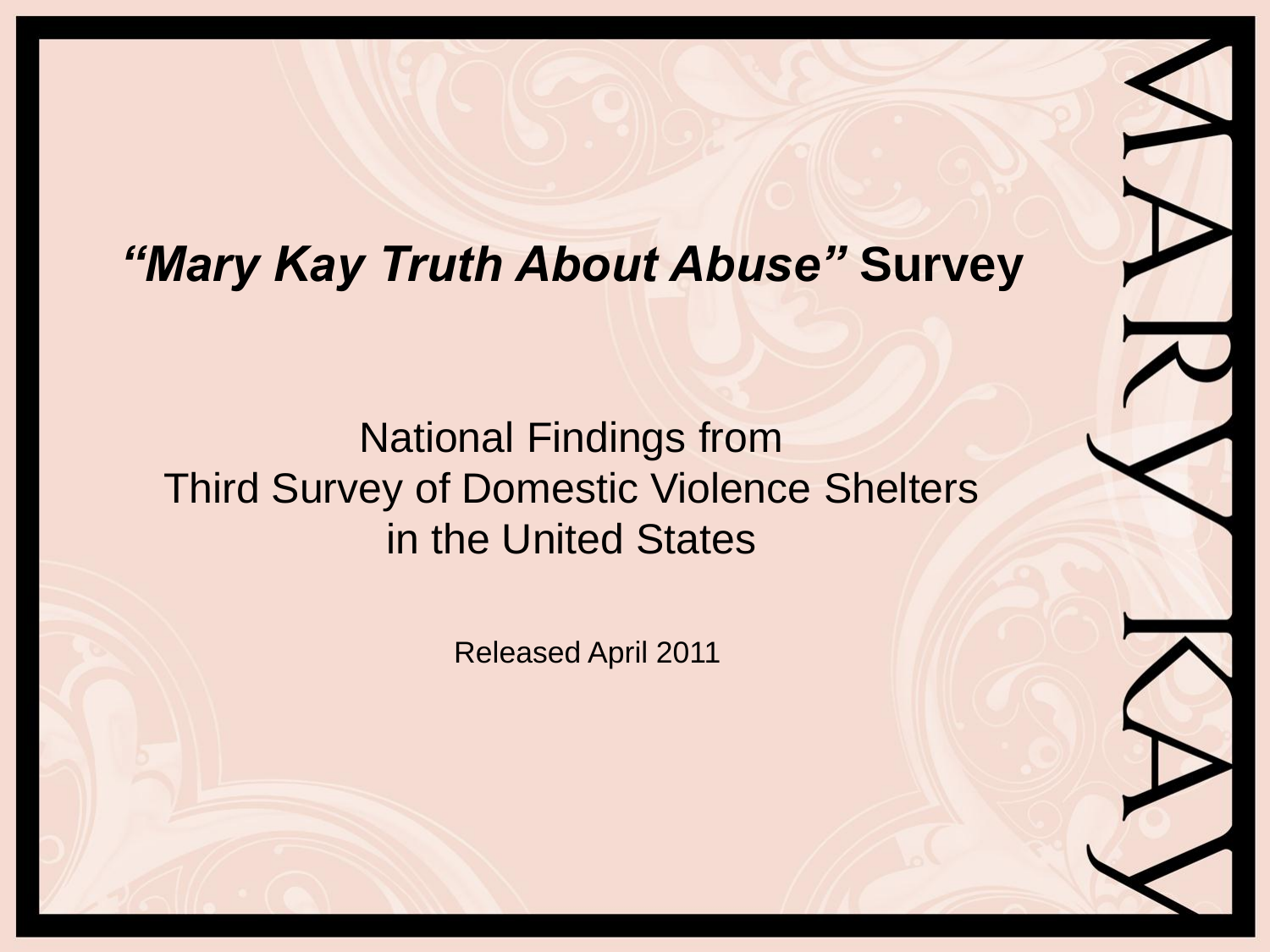# Executive Summary

In light of the economy, shelters nationwide report:

- Domestic violence increases for third straight year – Three out of four shelters attribute this rise to financial issues
- Government cutbacks decrease shelters' ability to help survivors
- Shelters expect the situation will only get worse in next 12 months
- Abuse is more severe
- Women are staying longer in abusive relationships
- Survivors struggle to find jobs
- Children are significantly affected
- Shelters are decreasing services and eliminating staff positions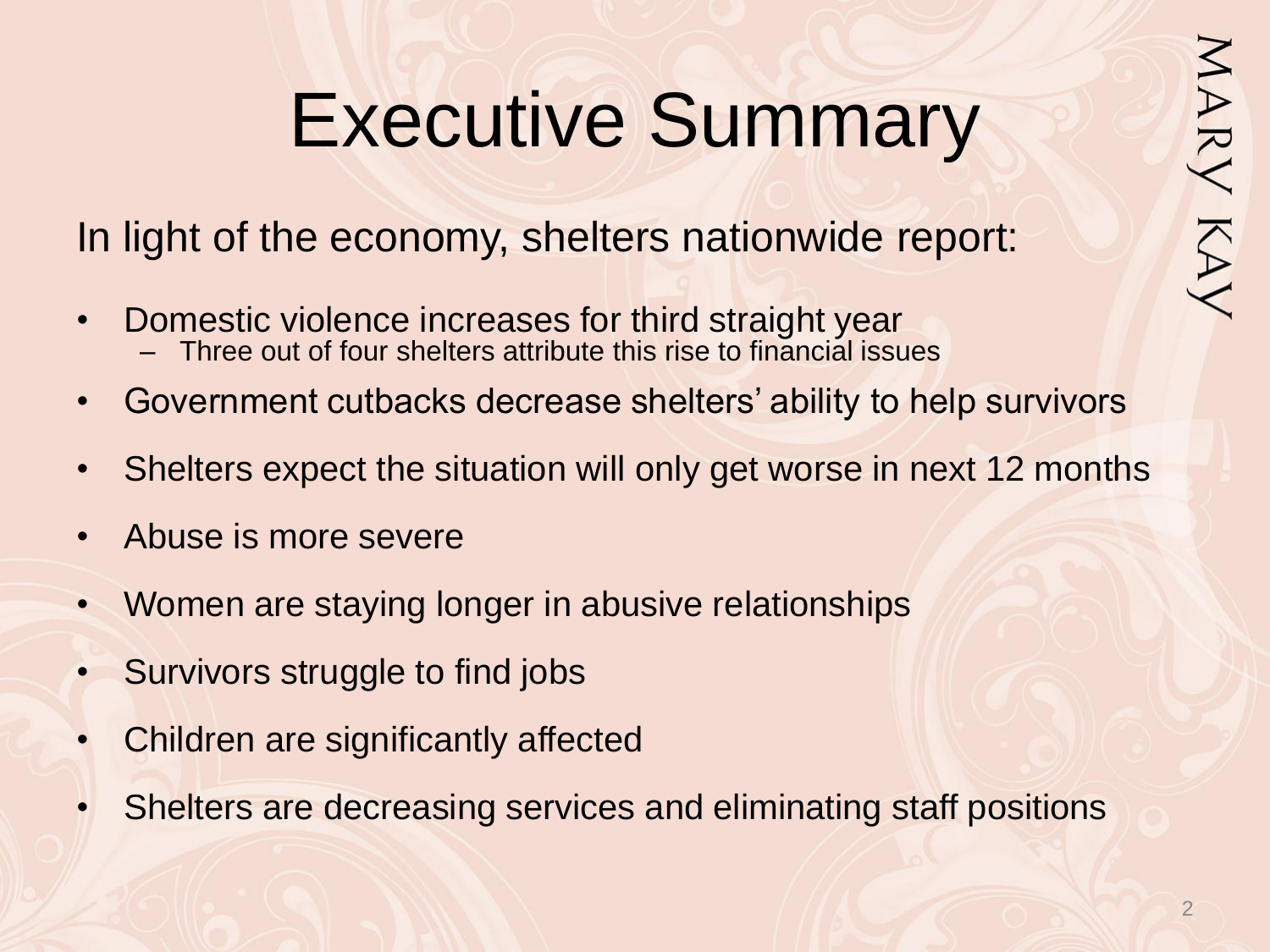# Three out of four shelters report an increase in women seeking assistance from abuse

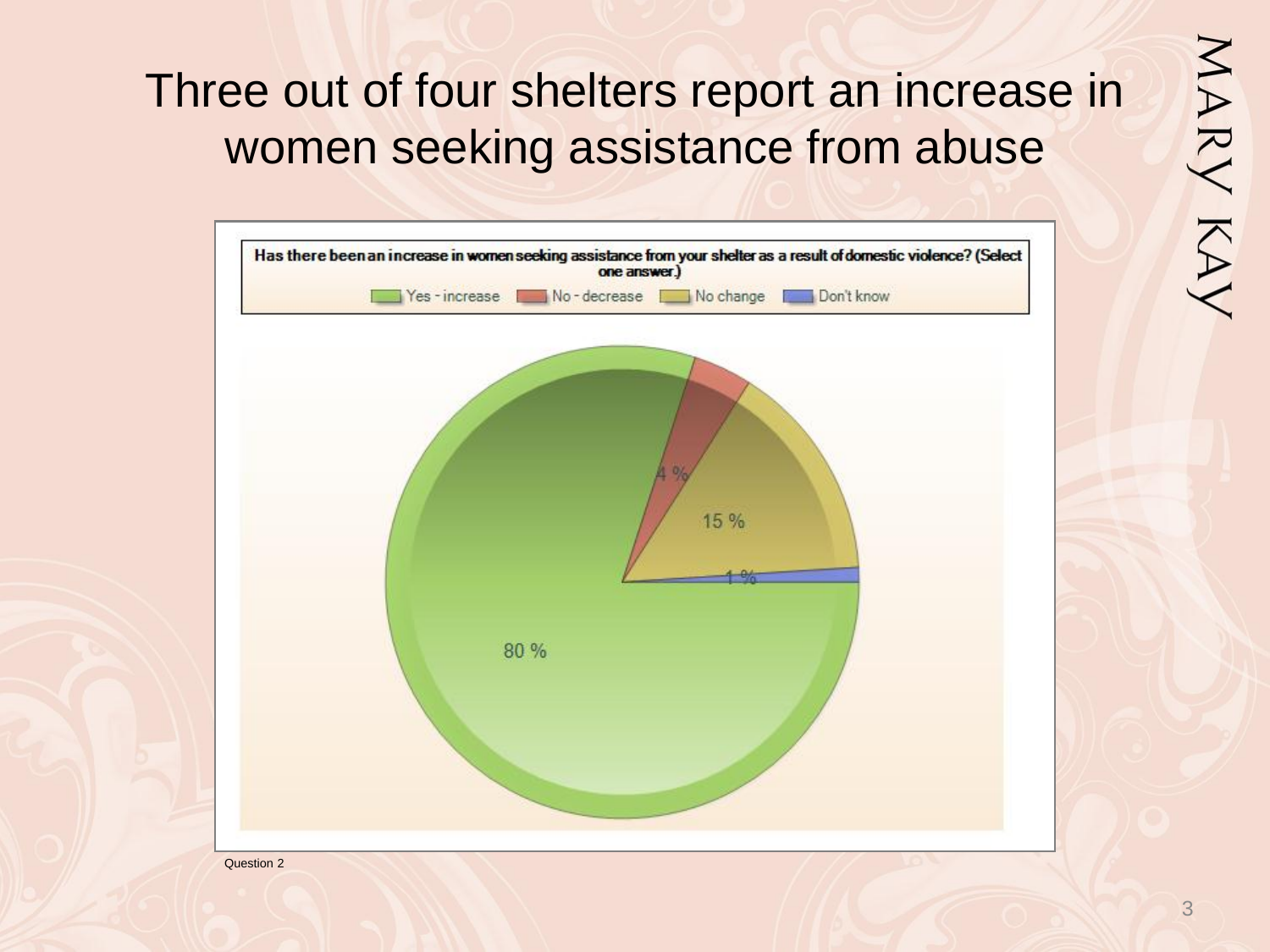# 75 percent of shelters note an increase in women with dildren assistance from abuse<br>  $\begin{array}{|l|l|}\hline \text{Has there been an increase in women with children seeking assistance from your shelf as a result of domestic}\\ \hline \end{array}$ children seeking assistance from abuse



4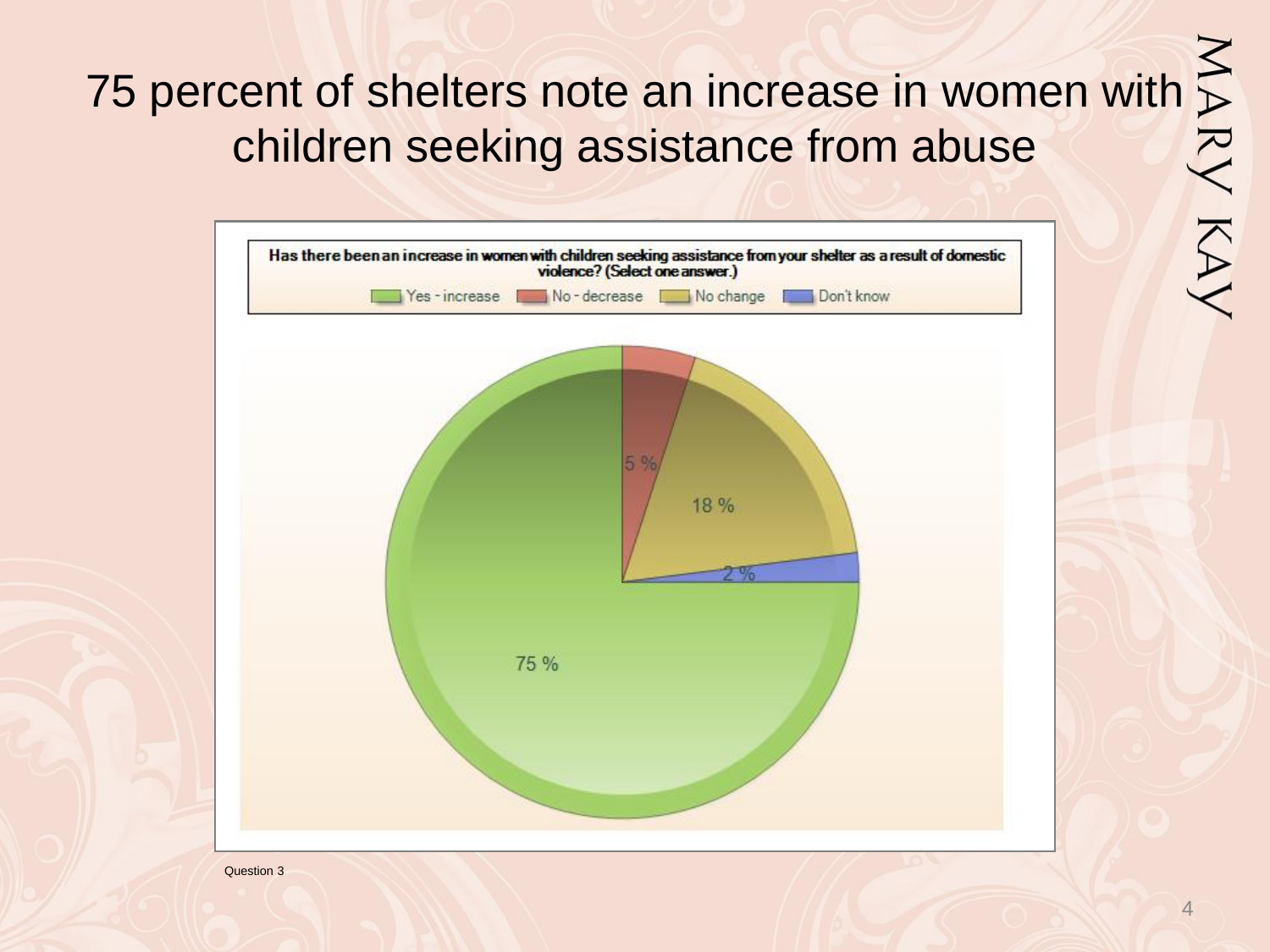# MARY KAY

### 73 percent of shelters attribute rise in abuse to financial issues, 48 percent to job loss

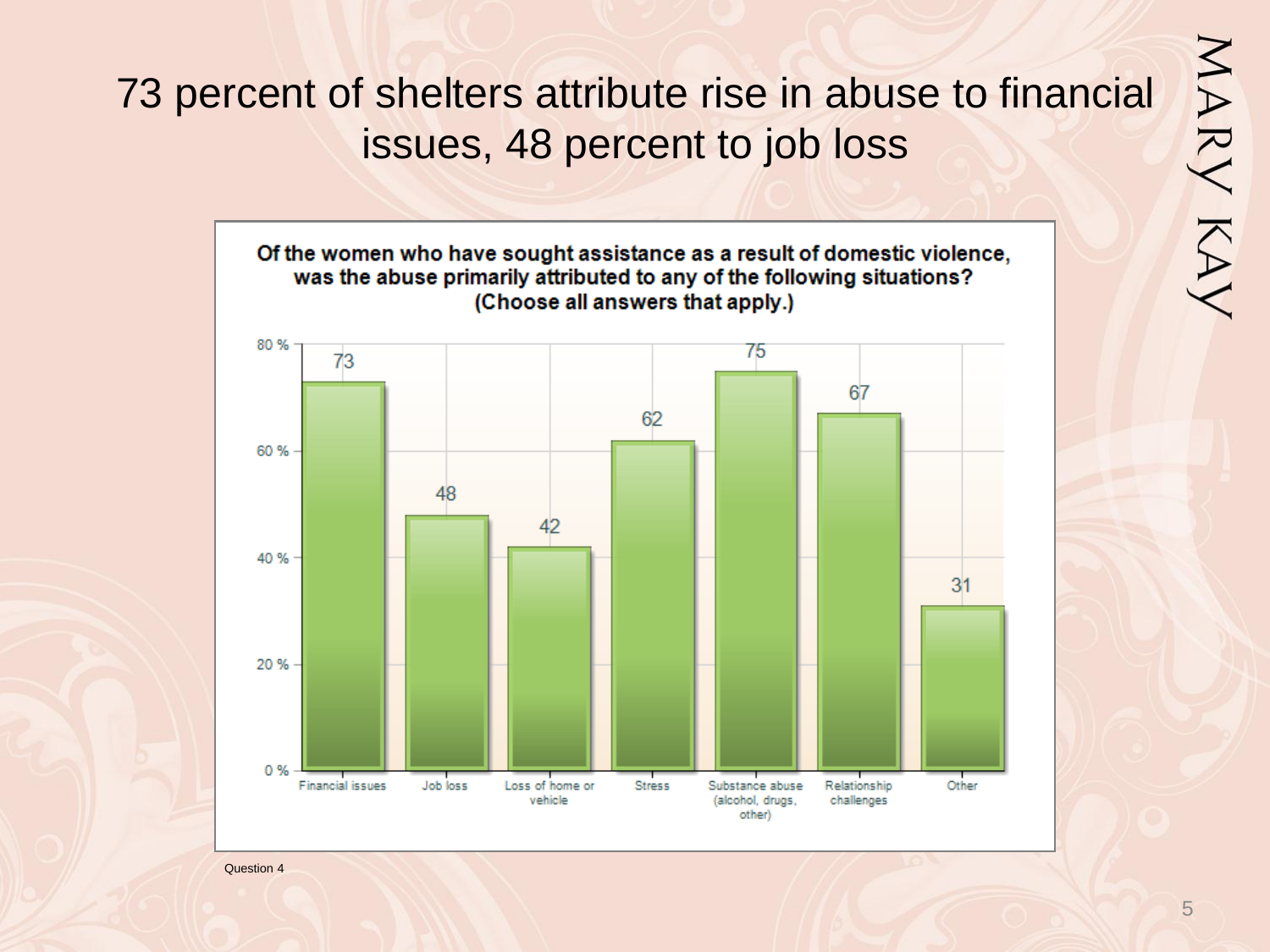Three out of four shelters indicate their funding has decreased the most from governmental organizations



Question 13

MARY KAY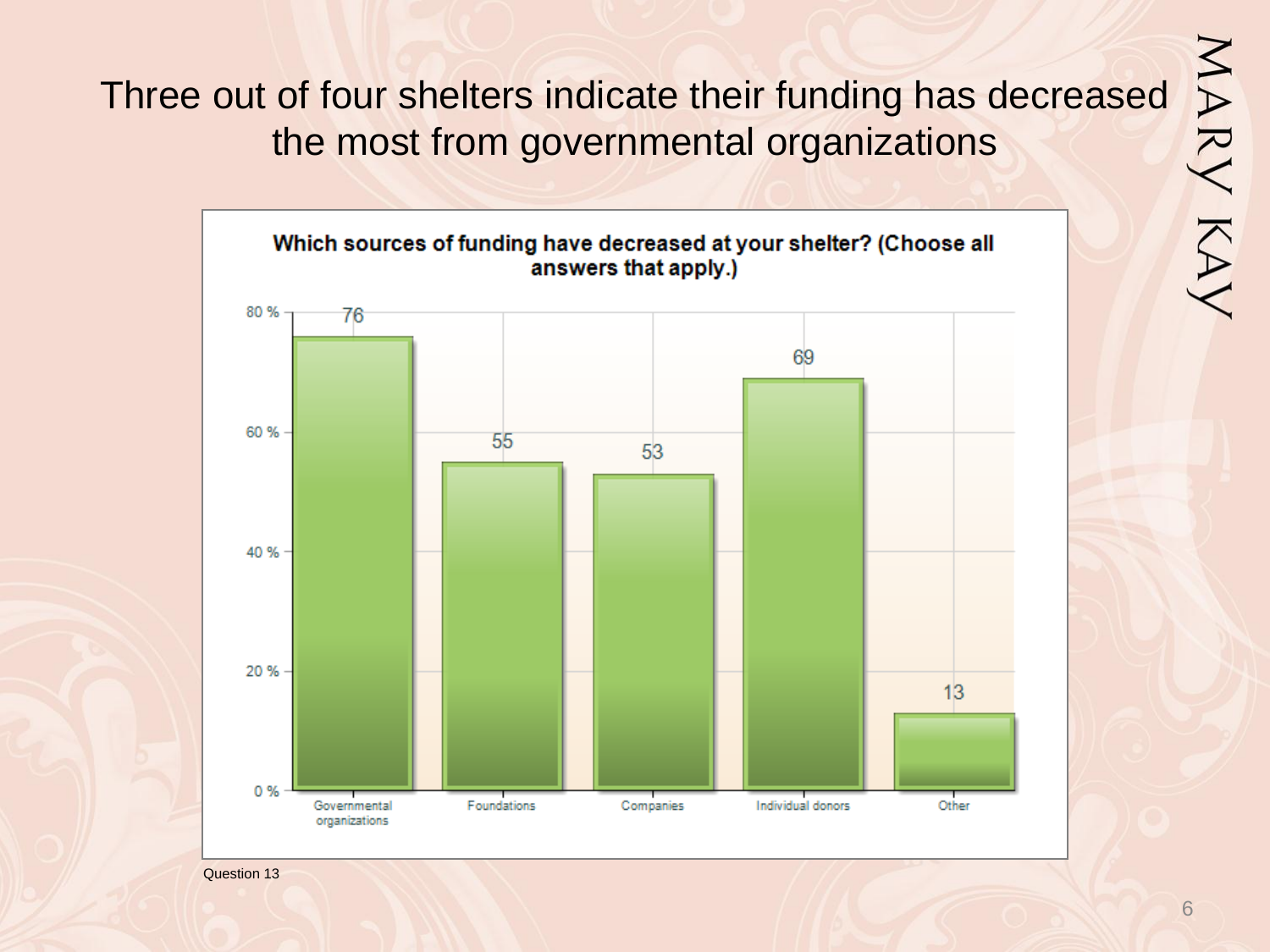MARY KAY

89 percent of shelters expect their overall situation during the next 12 months will be worse than now, or the same as now

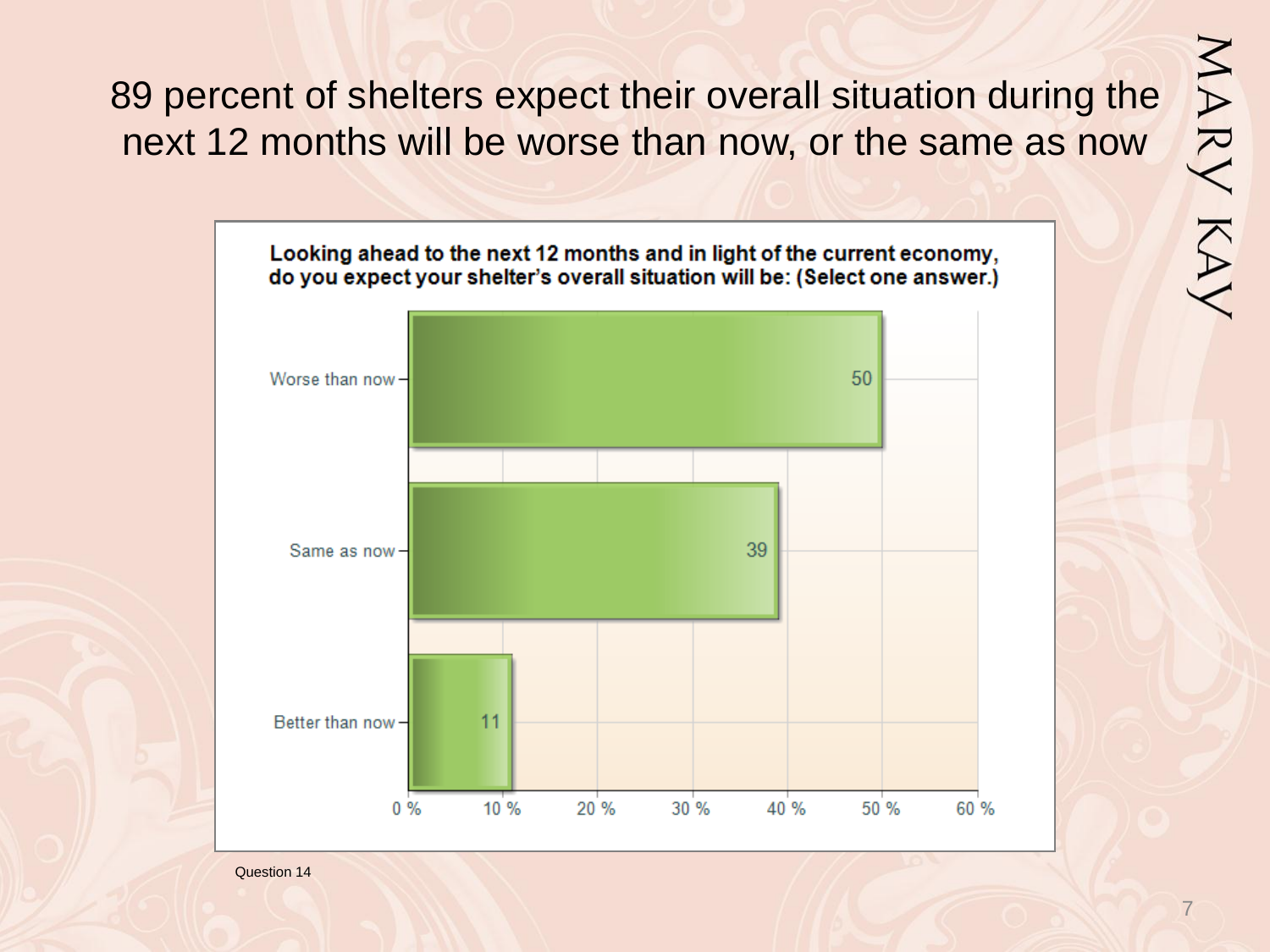# More than half of shelters report the abuse is more violent  $\sum_{n=1}^{\infty}$ <br>
now than before economic downturn now than before economic downturn

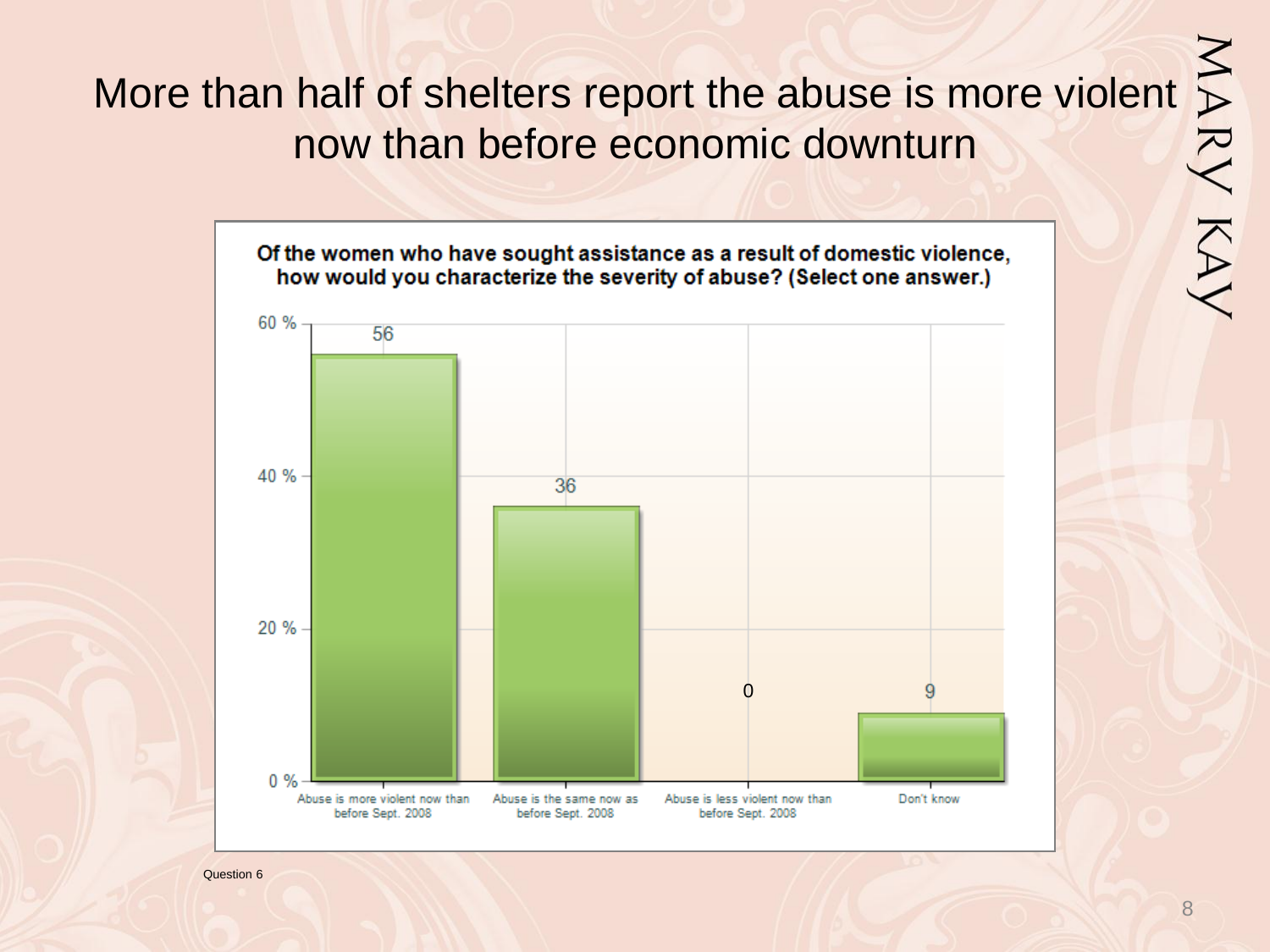# More than three-fourths of shelters indicate women they served<br>stayed longer in abusive relationships because of the economy<br> $\sum_{\text{Thinking about the women who have sought assistance as a result of domestic violence, which of the following best describes their behavior given the impact of the economy? (Select one answer.)}$ stayed longer in abusive relationships because of the economy

Thinking about the women who have sought assistance as a result of domestic violence, which of the following best describes their behavior given the impact of the economy? (Select one answer.)



 $\blacksquare$  They stayed a shorter time in the relationship because of the economy

- They stayed the same length of time in the relationship because of the economy
- They stayed longer in the relationship because of the economy

Don't know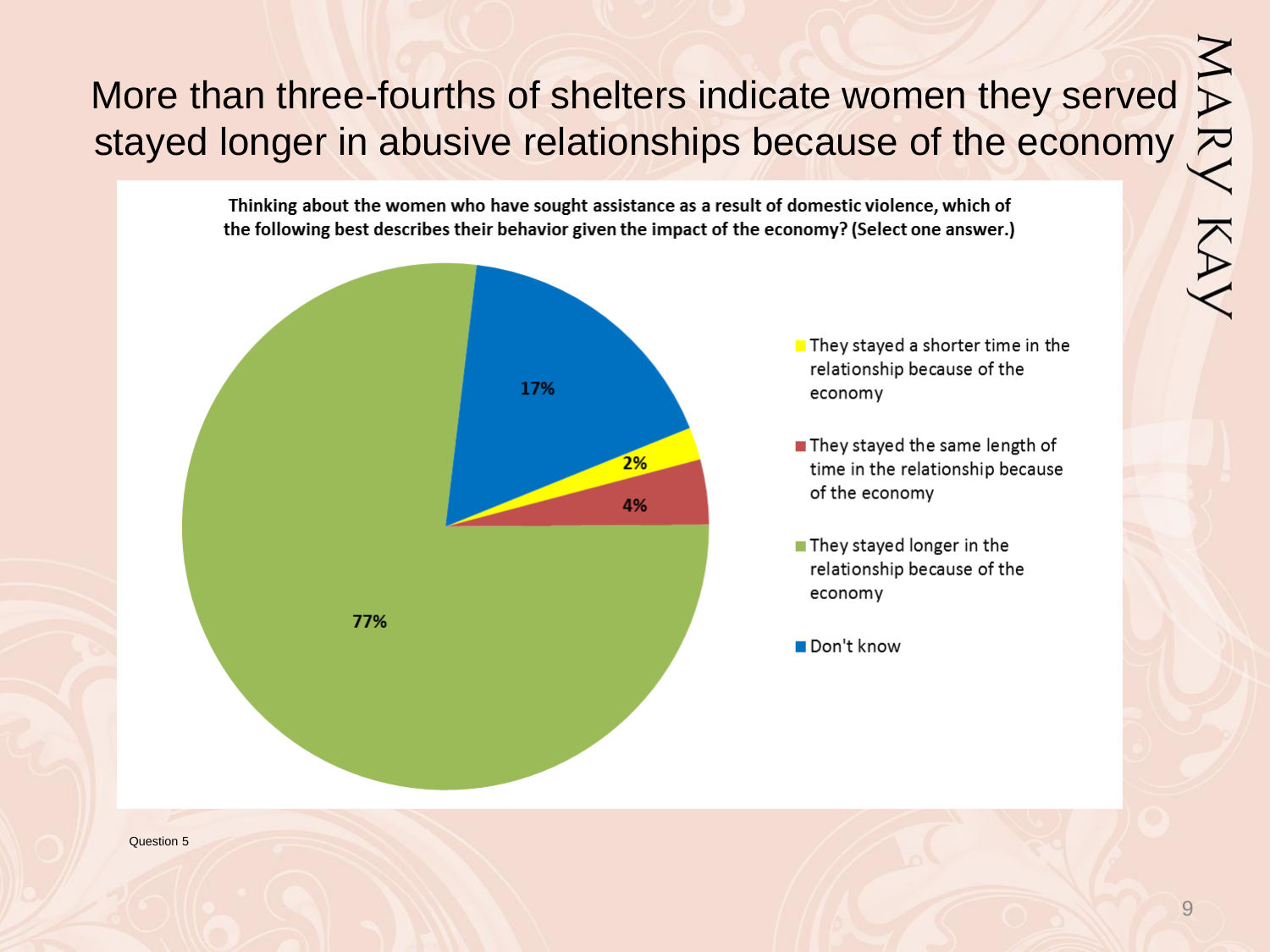## 65 percent of women in shelters can't find employment due to economy

Of the women who have sought assistance as a result of domestic violence, what percent of these women have also experienced the following situation due to the economy? (Insert percentage.)



Women who can't find a job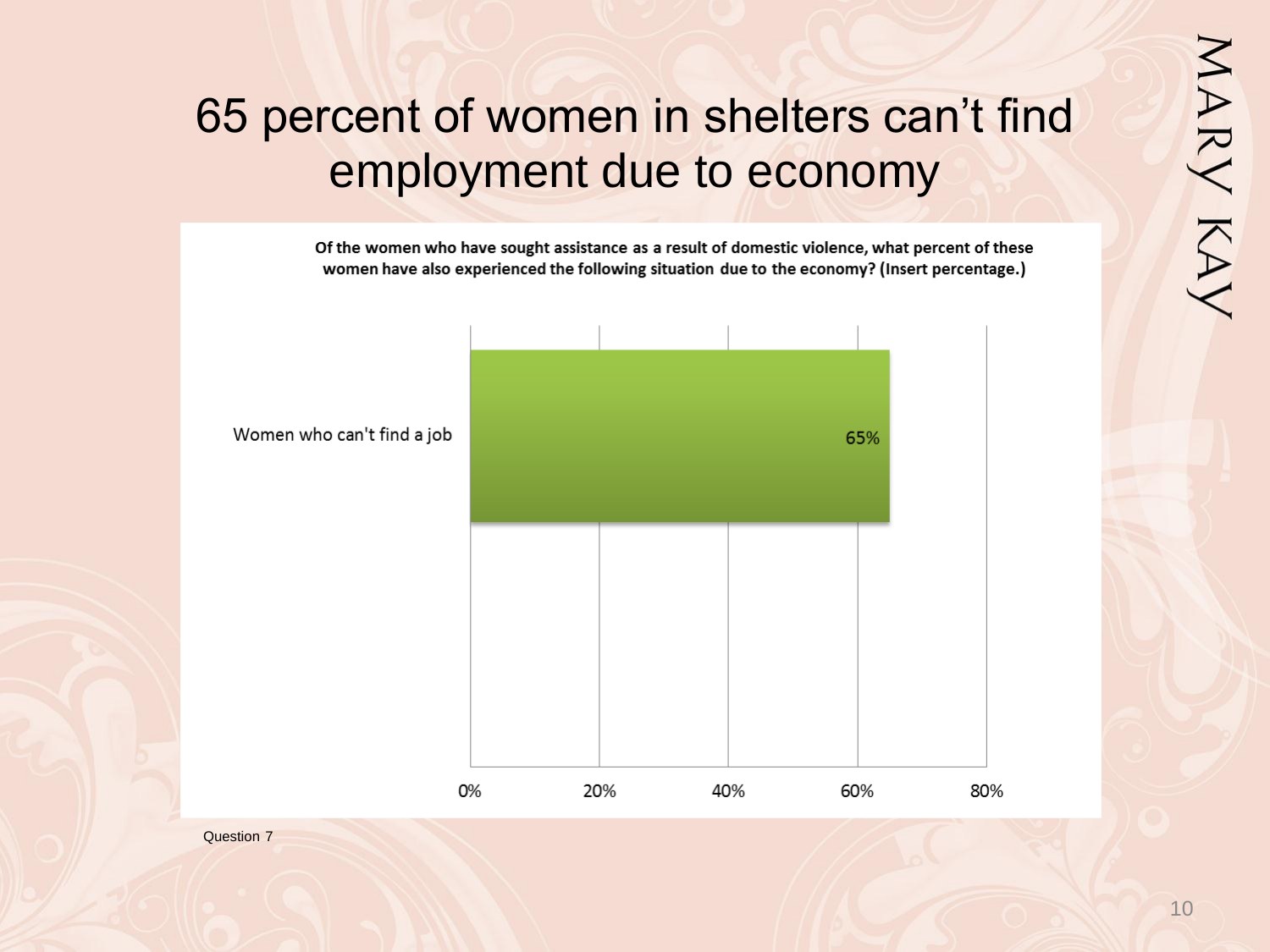MARY KAY

Shelters report more than 95 percent of children experience emotional and behavioral effects due to domestic violence

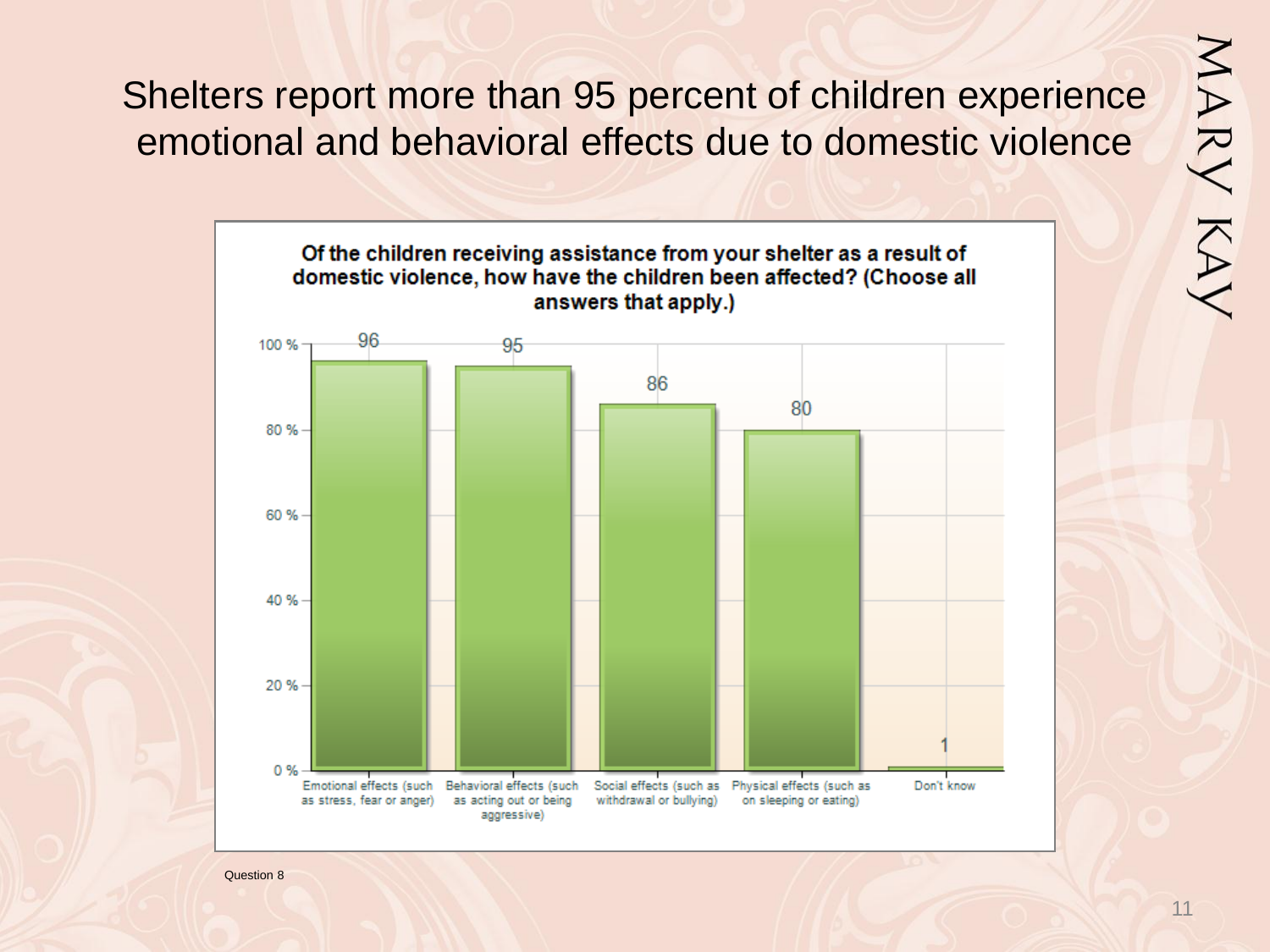### 95 percent of shelters state that a calming outdoor area would help their clients' recovery process

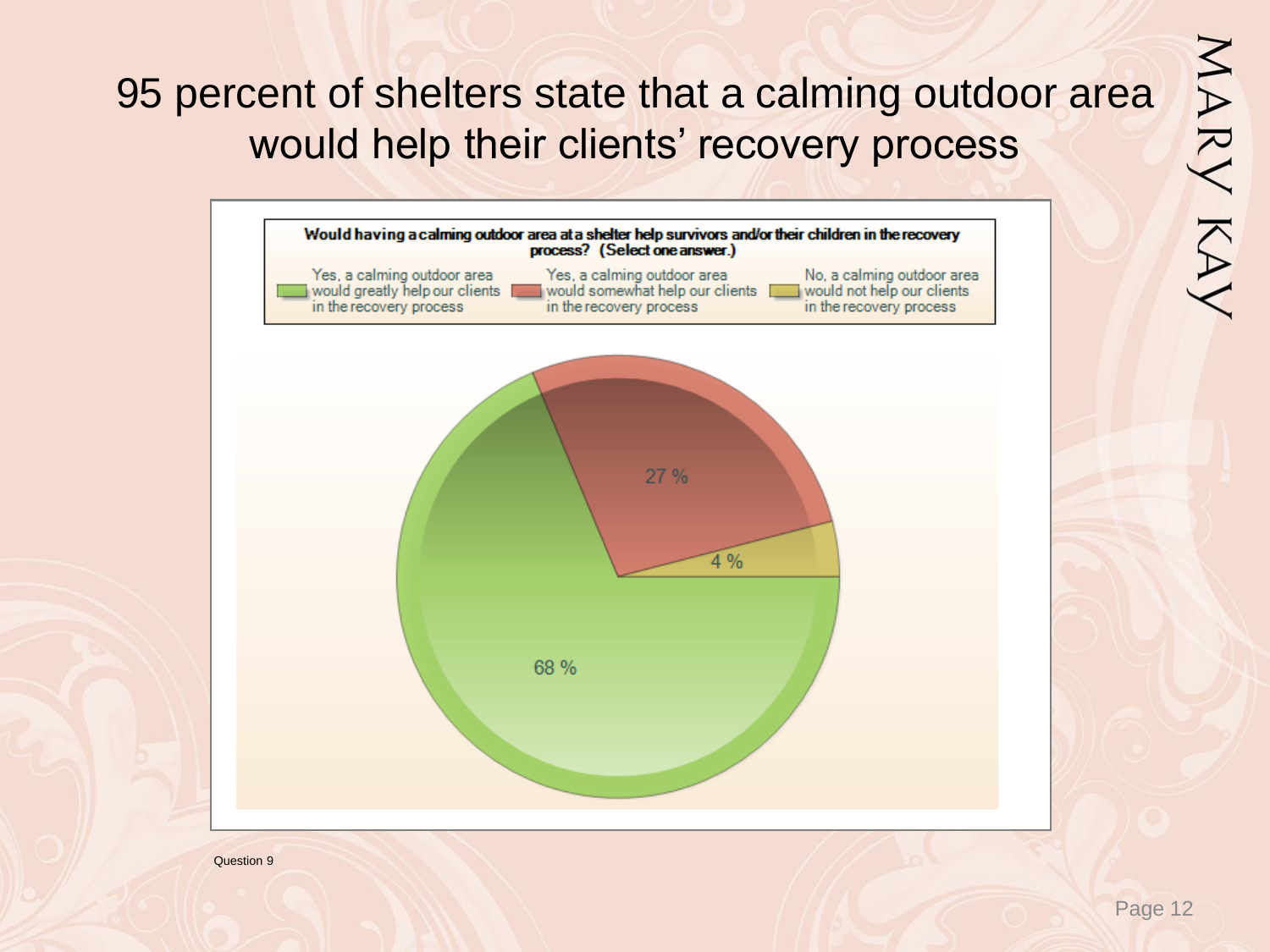# 47 percent of shelters decreased their services due to the economy

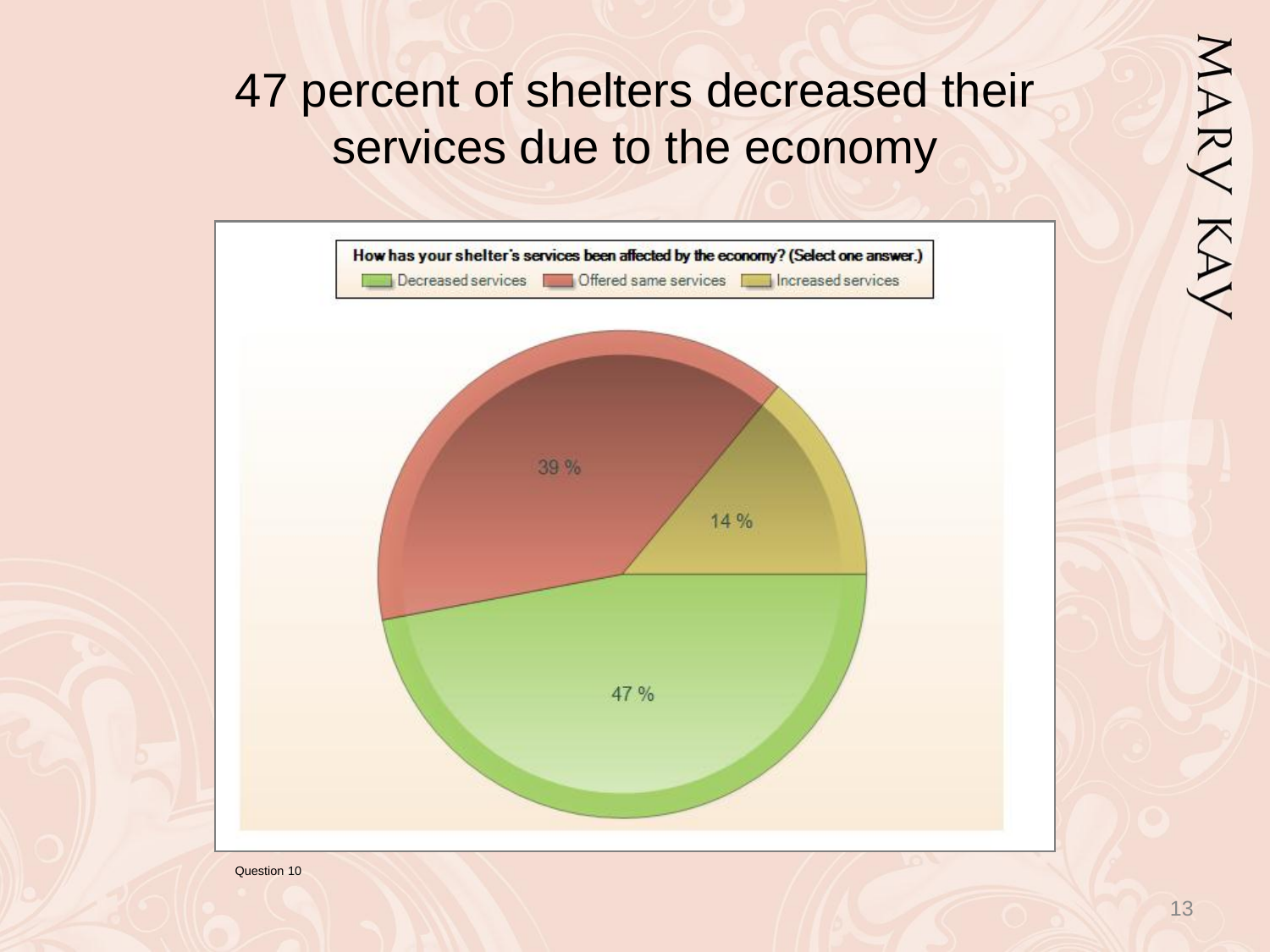Of those shelters decreasing services, 72 percent canceled or scaled back their services, while 63 percent eliminated staff positions



MARY KAY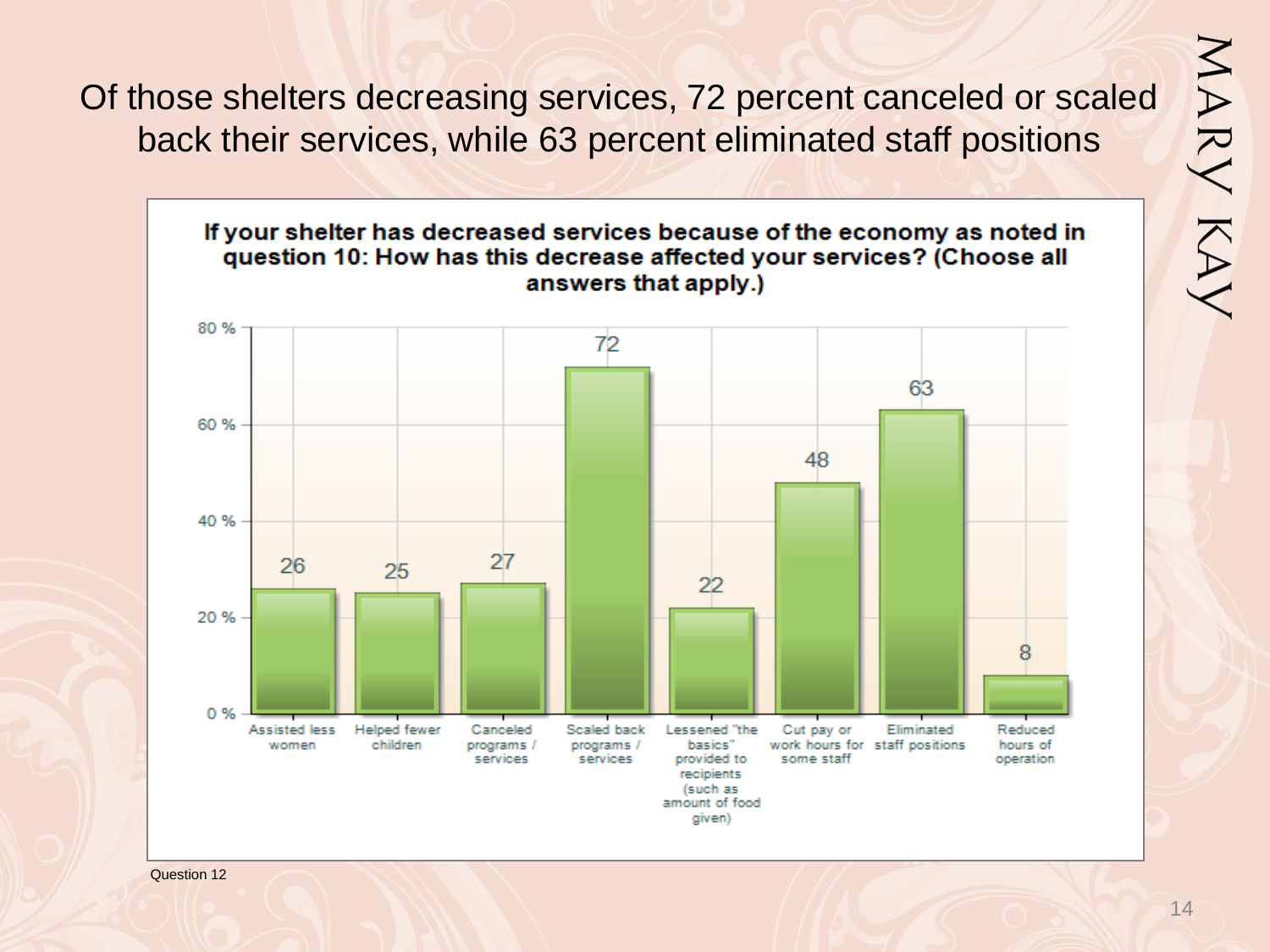Of those shelters decreasing services, more than one-third couldn't meet all their clients' transitional housing needs



MARY KAY